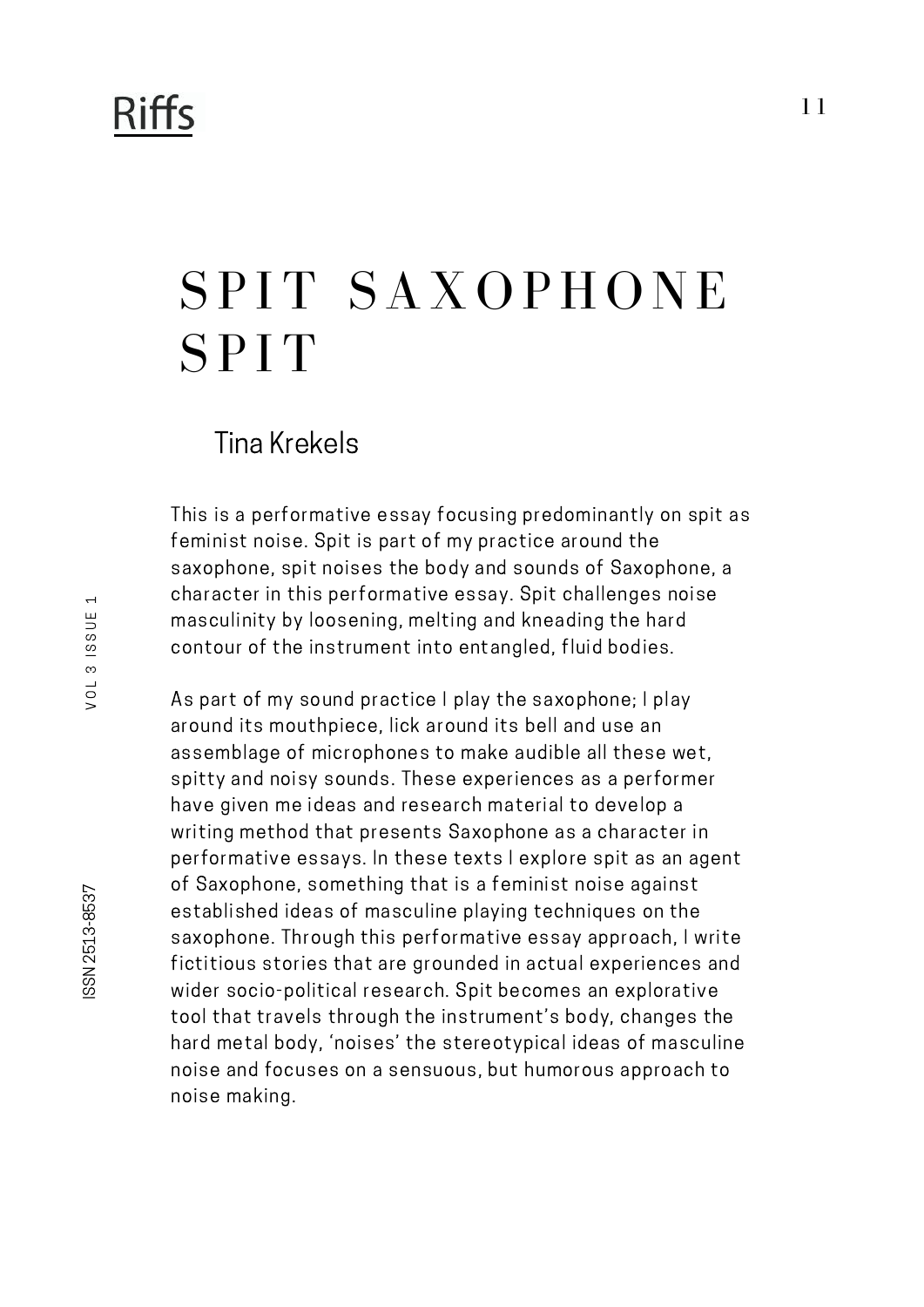This essay will concentrate around free improvisation practices. Here Iwant to use spit – or fluidity in general – as a deliberate tool to critique ideas of 'controlled' or technicallyadvanced free improvisation playing techniques. Spit (liquidity) will be used as an oppositional method to hardness, and will find its full form in the latter part of this essay. Fluidity allows an entangled practice: it gets stuck, it is a nuisance, it tickles, it dribbles, it is sticky and thus creates connections. It enters spaces, softens the materials and allows a different noise to occur when using as part of a performance practice. Moreover, spit becomes hands, it is the material that touches the instruments, microphones and thus turns me and the instrument into an entangled noise. Quite simply, it is a low-labour effort of performing, it doesn't require the stereotypical full-blown loud saxophone noises. This spitty practice tries to make audible hidden spaces.

Since the masculine world is the systemic power in which we participate, background objects, including saxophones but also other instruments or tools used to make music, remain within a male ontology. The same goes for free improvisation practices, although arguably more 'experimental' and noisier in their sound, some players still hold an attitude where the instrument is the desired object that can be mastered through exercise and certain sounds or playing techniques. In a simplified way the instrument remains within binary structures of patriarchal control: it is not entangled – as I'll explore further below – to the human, but rather an instrument is detached from the body and viewed as a separate entity.

The saxophone requires a physical, muscular control over its body, playing this instrument therefore proposes a strict exercise of human over nonhuman. Comparing playing to bodybuilding, a very strict routine of mind over body. Bodybuilding requires forms of persistence, repetition, strength, endurance.[1]

[1] Richard Dyer. "The White Man's Muscle". In: Visual Culture and Gender. Critical Concepts in Media and Cultural Studies. Volume III. Routledge, 2014, pp. 78–104.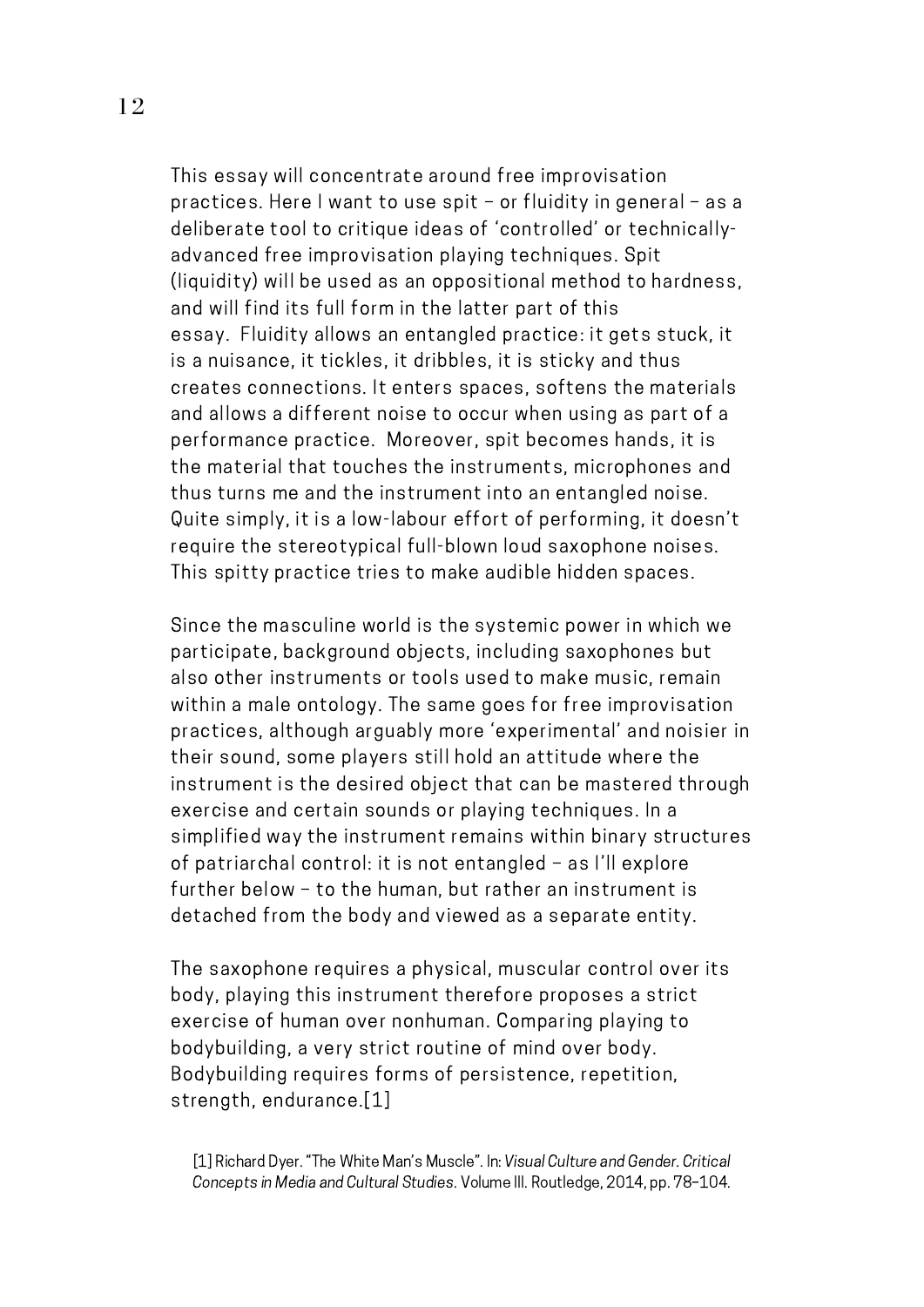Only a hard, visibly bounded body can resist being submerged into the horror of femininity and non-whiteness. The built body is an achieved body, worked at, planned, suffered for. A massive, sculpted physique requires forethought and longterm organisation; refines of graduated exercise, diet and scheduled rest need to be worked out and strictly adhered to; in short, building bodies is the most literal triumph of mind over matter, imagination over flesh.[2]

The preparation of the instrument can be an opener to consider instruments and bodies as 'fluid', and entangled entities. Feminist improvisation can only be fruitful if we resist established and patriarchal structures. Capitalism needs individuals and groups to adhere to mediated forms of identification and cultural practices to continue working. I want to follow Audre Lorde and her margarine.[3] During the Second World War Lore, a black feminist activist, coloured her white margarine yellow.[4] The margarine was sitting outside to soften, but the white colour was not appealing, because it should remind people of creamy butter. So, Lorde and her sisters kneaded food colouring into the softened margarine.[5] The enjoyment they felt when kneading the soft and fatty substance into yellow is an image to use when thinking about instruments and their hard bodies.

<sup>[2]</sup> Richard Dyer, White, Routledge, 1997, p. 82.

<sup>[3]</sup> Especially her text "The Erotic as Power", in Sister Outsider. Crossing Press, 1984. Lorde, 1984, pp. 70.

<sup>[4]</sup> In her essay "Uses of the Erotic", Lorde discusses how the Erotic needs to be reclaimed by women as a form of power, taking the Erotic away from the pronographic view of man. It is especially her example with the margarine I find interesting in relation to my saxophone playing. The touching of different substances/bodies, the feeling when things start melting or moving; all of this is an erotic or desirable experience. [5] Ibid. pp. 70.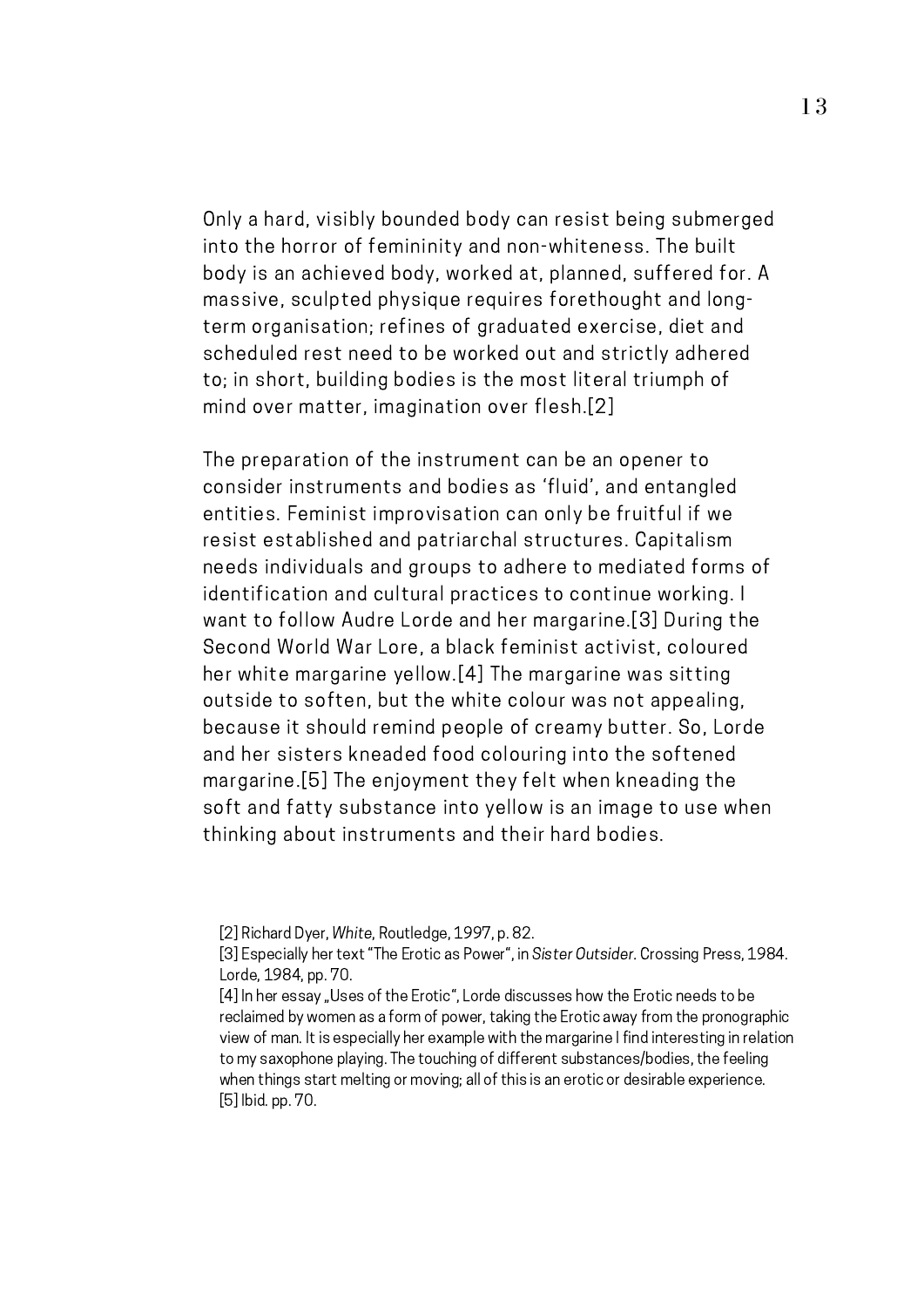Instead we could allow us to think that instruments' bodies can be loosened or changed with the way we touch them (play them) and engage with them. Preparation of an instrument here could mean that the inside sounds that are often considered undesirable become the ground for noisy exploration. When I amplify my spit going through the saxophone, when I further use a distortion pedal then my spit loosens the expected sounds of the saxophone into a noise assemblage. This experience – where the saxophone sounds different, where those human liquids in a small, bended tube allows us to share enjoyment with each other inside a structured space through touch and kneading. Lorde calls this experience the Erotic; it allows us to resist binary processes of existence and allows us to look critically at our history and practices.

The body is quickened as the soil is quickened, by turning it over, by folding it into itself, with the addition of air. When air is folded into pastry, time is folded in too: the time of growth, of the swelling of the soufflé, the breathed-in dish. In one sense, the skin is the antagonist of a kneaded world, for the skin is what holds individual lives separate and aloof; it is integument which guarantees the integrity of shape, and signifies the suspension of decomposition that is all life. But skin, which Serres always represents topologically, also holds the dream of the kneaded body, the dough-body, the cogito pisseur.[6]

Kneading becomes a metaphor for exploring the instrument, folding the sonic body of the saxophone inside out. Microphones help by amplifying, through breath and spit, the inside to the outside. The Erotic is tuned to kneading the skins and boundaries of humans and nonhumans into a different arrangement. It is a resistance to systemic control, a feminist improvisation of spit loosening the hard borders of masculinity. Now, let us listen: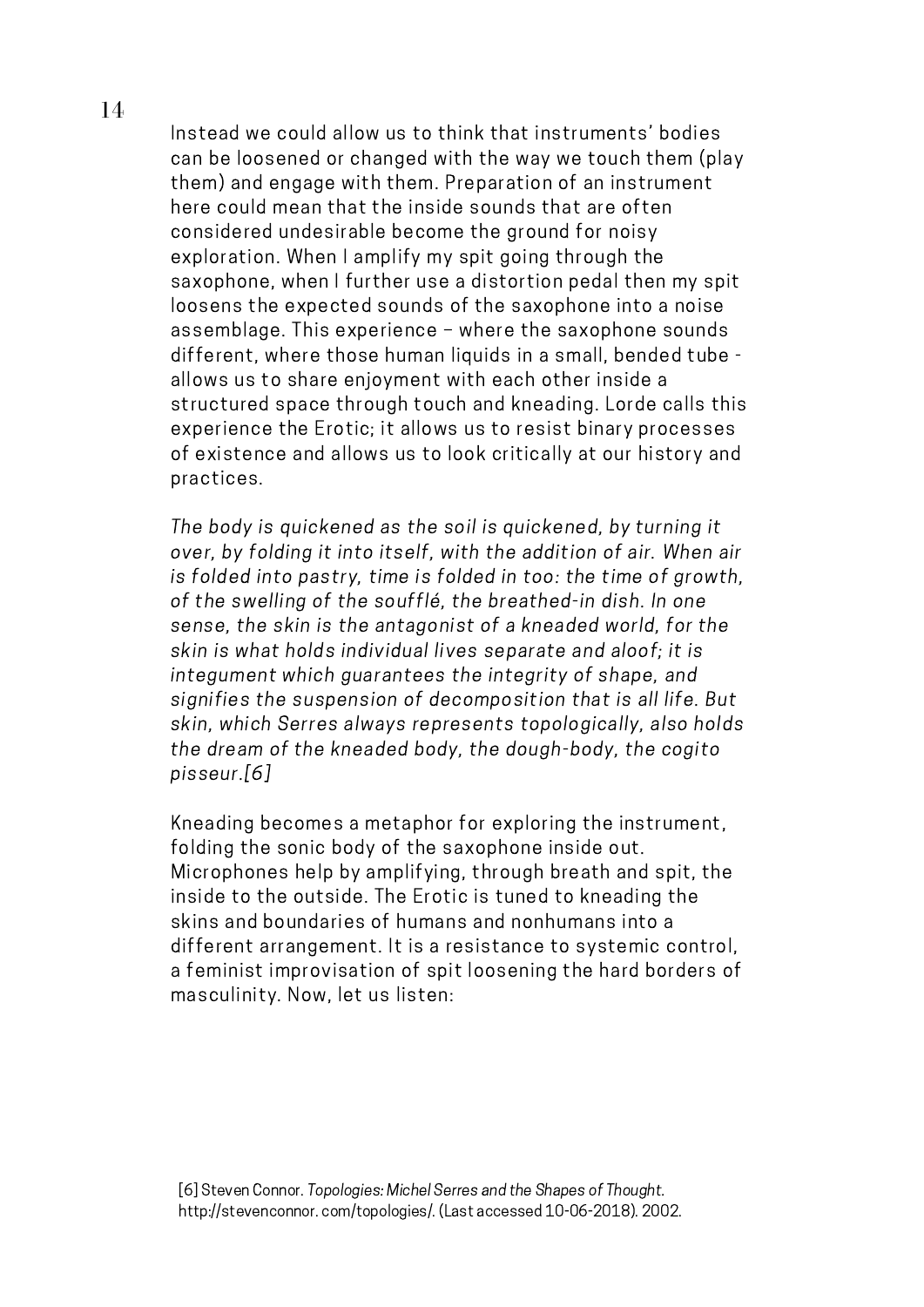#### The Story of Spit

Slowly I start moving my lips in front of her mouthpiece while pushing more spit into her. Occasionally I breathe a little bit to push the spit further into her body. Vibrating the air between her reed and mouthpiece. Crackly, noisy and distorted sounds leave the loudspeakers and her holes. Salivary glands are working hard to fill Saxophone with enough spit.

Feminist improvisation is solidarity with spit, the mechanism of the instrument, the smells, the tastes, the unwanted noises. Saxophone is the centre of attention. Her body offers enactive playing, her assembled body touches my senses. Sounds through touching, exploration of the instrument through listening. Entangling the human and nonhuman bodies into a unit. Neither is idealised or mastered by the other. Our performance happens in the process of touch and a deliberate refusal of reproducing existing idiomatic approaches of free improvisation. Feminist improvisation is doing, an active engagement. A conscious avoidance of rigorous practice routines. Spit is what pleases us. The abject of free improvisation playing.

First, I need to assemble a pond of spit into my mouth, pushing it just behind my lips. We need a lot of spit to create noisy and distorted sounds. The tongue moves the spit into the tiny gap between reed and mouthpiece. At the same time, I try to produce more spit and move it to the front of my mouth for the tongue to deliver it to Saxophone. Her mouthpiece slowly fills up with my spit. The microphones inside her body are turned to a very high gain. The inside of Saxophone becomes a space of exploration. Her occupants inside are improvising. Something hidden can be kneaded to the aural,only as they squeeze, only while kneading, only while in action.[7] The kneading is done with the touch of very small microphones. I started using DPA microphones that my institution had in their tech storage, but soon realised that those rather expensive little magnifiers can be easily replaced with £10 radio, lavalier microphones. The fact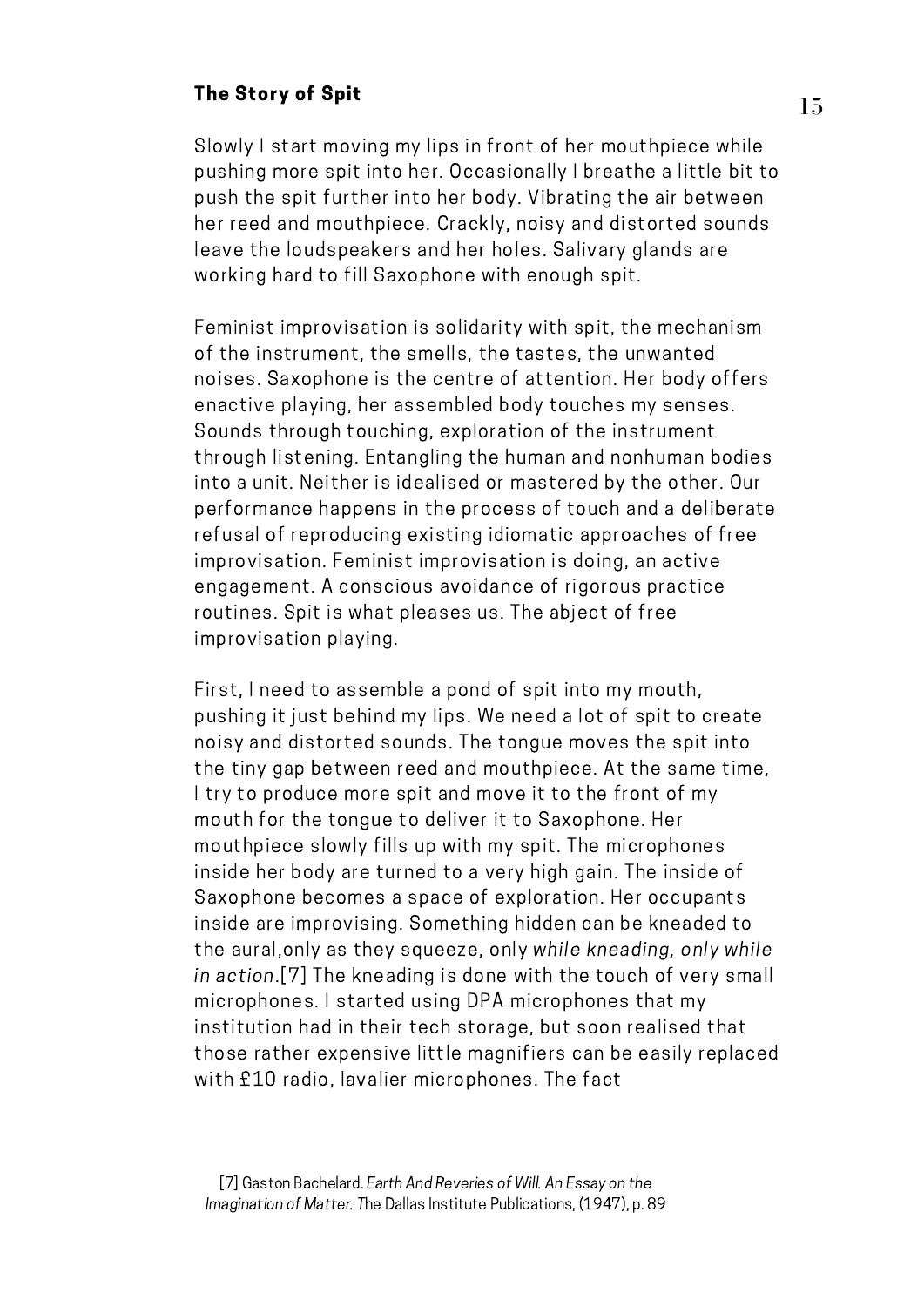that those microphones don't have the same capacity of catching sounds, make them quite unpredictable. Often they distort the signal a lot and that makes them even more interesting for me to explore and expand Saxophone.

Little spits, grunts. Blowing through pipe neck. Turning up noise gate and spitting. I often start playing by spitting into the mouthpiece and blowing air through it. While I shape the sounds of the spit with my tongue and throat, I heat up the body of the instrument. Slowly, taking time to warm it up. At certain moments spit drips out of the keys that I am touching, they get wet. Spit drips down the side of the mouthpiece while I use my tongue to stop it from dripping on the floor. Saxophone's body is getting warmer. The sounds get warmer, rounder, livelier. It feels less mechanical. The keys are warmer, they are nicer to touch.

Spit is low in the hierarchy of disgust, it's negligible, it's invisible, not even there, formless, when you kiss, lick, bite, the tongue and teeth take the front stage, kiss, lick, bite, though, without saliva, they would be saharas. spit kiss, lick spit, spit bite.[8] We make spit audible. Her body caressing it with her cold, metal skin. Containing my liquid fluids inside her for her own pleasure. Our fused bodies leave sonic spit in the room. Listeners of spit. Microphone and my bodily fluids replace filters, noise gates and digital processing. Sophisticated wet muscle work. Noise helps reduce the belief that machines are mere means to higher musical or conceptual goals.[9]

[8] Christof Migone. "Spit". In: Women Performance: A Journal of Feminist Theory, 11.1 (2008), 17-19, p. 19.

[9] Paul Hegarty. Noise Music: A History. Bloomsbury 2007, p. 27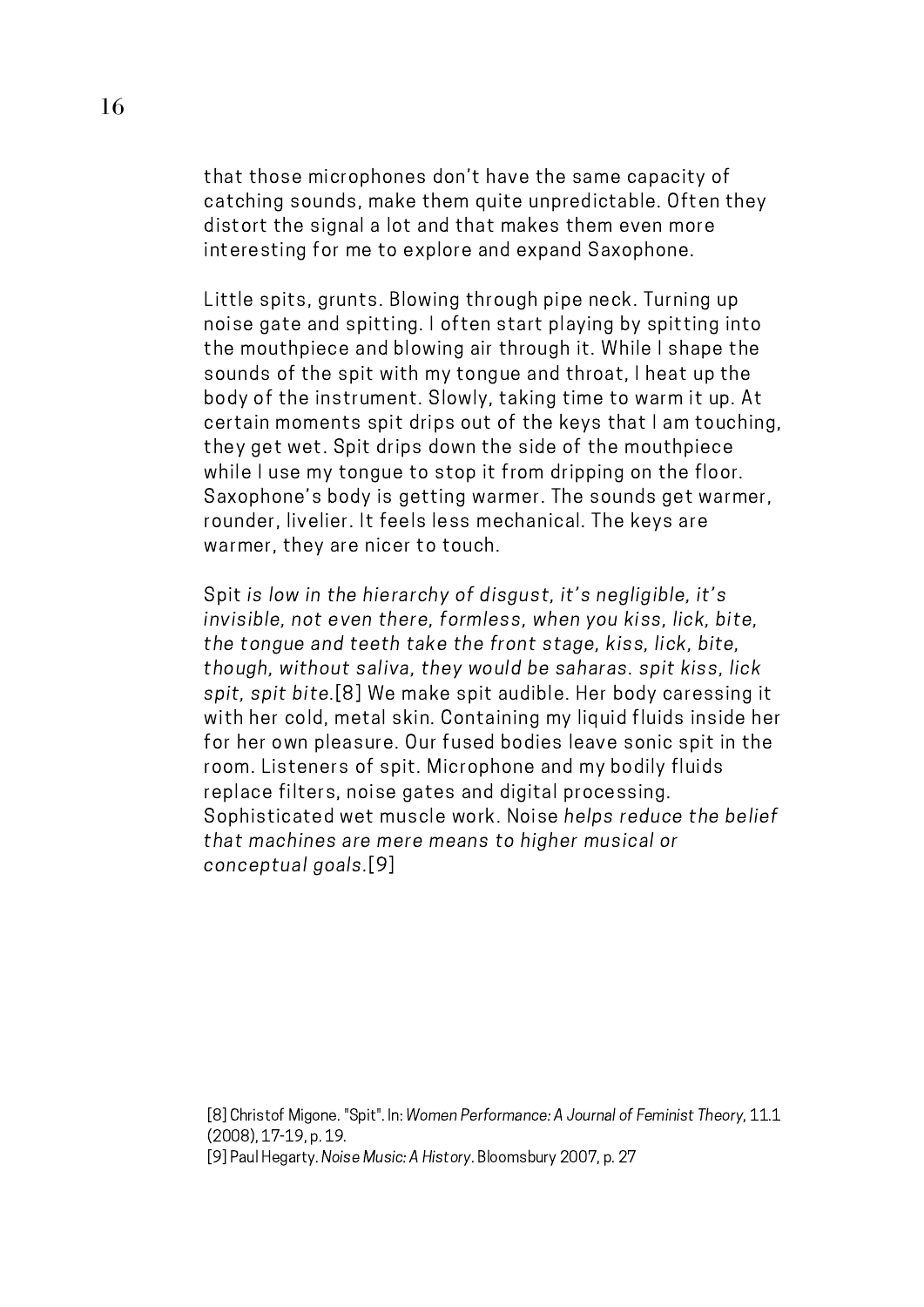Spit is noise: a nuisance for some. Spit occupies Saxophone's space, we both love sharing the same fluids. My DNA entering her constructed, laboured body. Spit is decay, the beginning of digestion. Spit is strength, breaking down food for the metabolism. Saxophone takes decay and strength. Resisting the reproduction of practice and creating a music performance through spit. Where are the spit institutions? The spit discourses? The spit paradigms? The spit theories? We are all salivaphiles.[10]

The image of two beings in a single body. Eyes, hands, flesh, circulatory system, breath, hairs, spit, mucous, tongue, lips, warmth.

> metal hard holes keys cold wires screws giant cane felt pad

Fused into a single body, speaking from the same mouth. One fusion of a practico-sensory totality. Touching each other turns the skin into a generalized thumb.[11] Something feeling the other. Without touching we are no bodies, no borders. Through touch, through exchange of materials (spit, breath, metal), Saxophone and I are inside a close space of touch. Our liquids against phallic hegemony in free improvisation. Not as with the instrument, which the worker animates and makes into his organ with his skill and strength, and whose handling therefore depends on his virtuosity. Rather, it is the machine which possesses skill and strength in place of the worker, is itself the virtuoso, with a soul of its own in the mechanical laws acting though it; and it consumes  $(...)$ [12]

[10] Migone, 2008, p. 19.

[11] Michel Serres. The Five Senses. A Philosophy of Mingled Bodies. Bloomsbury, (1985) 2016, p. 26.

[12] Karl Marx. "Fragment on Machines". In: Accelerate. The Accelerationist Reader. Ed. by Robin Mackay and Armen Avanessian. Urbanomic, 2014.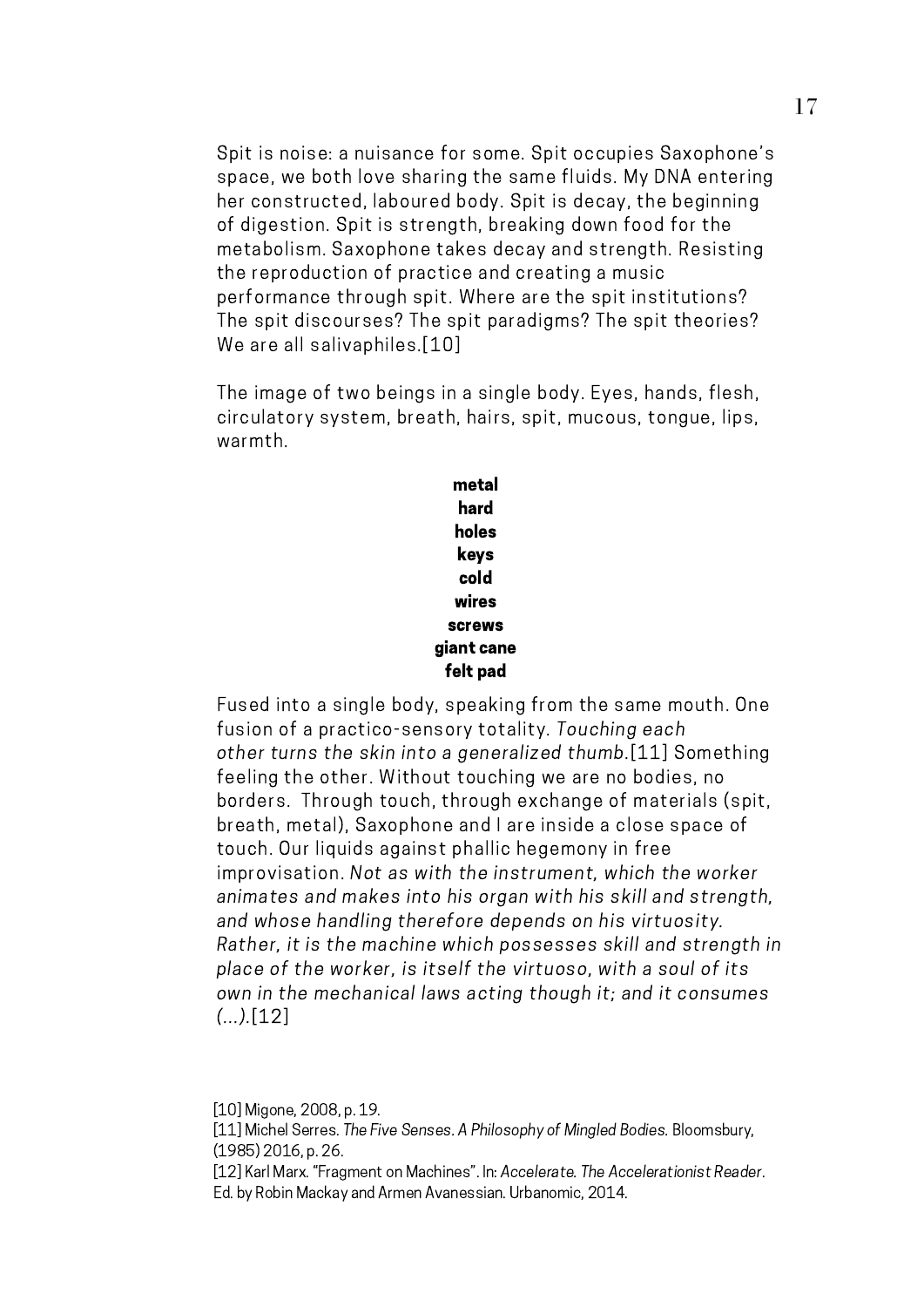Metal skin with orifices, covering the circulatory air tube. Human spit hanging between reed and mouthpiece, stuck in neck. Touch has the virtue of closing and outlining an interior. [13] An analysis of fluid moves to a point of outlet. A postorgasmic state, the endpoint of masculine.[14] Desire is about a release of fluids that are the answer to any tension. The man ejaculating puts him back into a balance of steady fluids. The male ego is a 'reservoir' for libido, a container for the manly fluids. Saxophone, hard, metal body. You, the objectification of man. Saxophone, a container of male's libido. Spit stuck at the bottom of bell. No release. Spit needs to leave. More saliva flows down inside. The insertion of the mouthpiece into the mucous membrane of the lips, tongue and palate, followed by a warm, moist flow of spit.[15]

Spit is wetness, is woman. Although we are more subject than man to liquefying assaults upon body and mind, especially those of emotion[16], this wetness offers a way to challenge patriarchy, rather than subordination. Wetness opens tools as entangled entities. Saxophone and I are liquid. She oxidates through my spit, her body explored and entered through my spit. There is a permanent process of touching, inside, outside. Different materials touch: brass, spit, felt, skin, reed. These bodies that are constantly touching, are always and already in a condition of pleasure: they need nothing other than themselves. Man's need for woman as a tool places onus on the tool as a signifier, not of something that is, but something that is to be used. Phallic methodology cannot touch itself and thus it is object and objective. It is neither manifold/many fold nor in reflective relation to itself - its smoothness is mono-directional and perceived as casual.[17]

<sup>[13]</sup> Serres, (1985) 2016, p. 26.

<sup>[14]</sup> Naomi Segal. Consensuality. Didier Anzieu, Gender and the Sense of Touch. Rodopi, 2009, p. 191.

<sup>[15]</sup> Naomi Segal, 2009, p. 191

<sup>[16]</sup> Anne Carson. "Putting Her in Her Place: Woman, Dirt and Desire". In: Before Sexuality: The Construction of Erotic Experience in the Ancient Greek World. Ed. by David M. Halperin, John J. Winkler, and Froma I. Zeitlin. Princeton University Press, 1990, p. 138.

<sup>[17]</sup> Patricia MacCormack. "Mucosal Coseying". In: Cosey Complex. Ed. by Maria Fusco and Richard Birkett. Koenig Books, 2012, pp. 123–128, p. 125.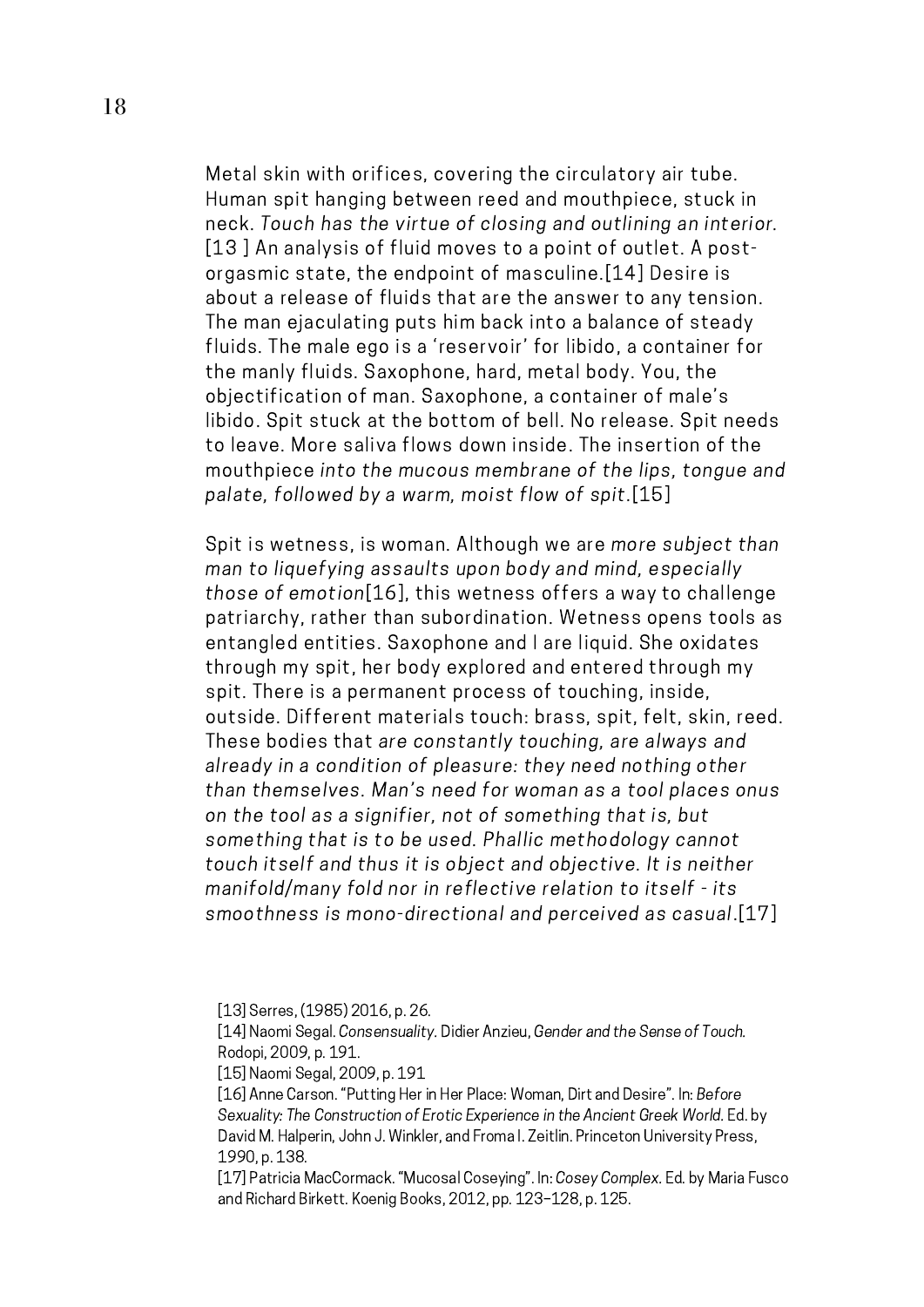Saxophone is a space of pleasure, her wetness with my spit softens the phallologocentric and forceful language of man; instruments can be loosened into companions of fluidity. Fluids like blood, but also milk, sperm, lymph, saliva, spit, tears, humours, gas, waves, airs, fire... light. All threaten to deform, propagate, evaporate, consume him, to flow out of him and into another who cannot be easily held on to.[18] These liquids, my spit occupies the performance space, it creates connections to other materials and bodies. Spit travels through these bodies as noise, it entangles us.

Skin-to-skin, exciting metal, a deep fold of metal epidermis, 'invagination.' Her warm fluids flowing inside, rubbing against cold, hard and dry metal membranes. Reservoir body for her pleasures. Releasing tensions. She can't come. Containing noises. Aggregate of desires. There is no release for these sonic bodies. An audio-phonic skin holing the touching. Only the spasm of wet mucous membranes and the spurt of organic liquids, the contraction of muscles, shameful excitement, and unmentionable discharge.[19] Microphones discharge inside into outside. She can't come. Releasing her desires. Taking her tension into their control. She can't come.

Pushing, blowing, spitting. More into Saxophone's body. As much spit as possible, filling her up. Giving weight. Controlling our unionised skin. Tongue exercises. Somewhere I read about thing-power: an actant's affect on other bodies, enhancing or weakening their power.[20] Is Saxophone playing a twisted game with me now? Trying to show me who really is in control?

<sup>[18]</sup> Luce Irigaray. Speculum of the Other Women. Cornell University Press, 1985, p. 210.

<sup>[19]</sup> Franco 'Bifo' Berardi. Futurability. The Age of Impotence and the Horizon of Possibility. Verso, 2017, p. 79.

<sup>[20]</sup> Jane, Bennett. Vibrant Matter. A Political Ecology of Things. Duke University Press, 2010, p. 21.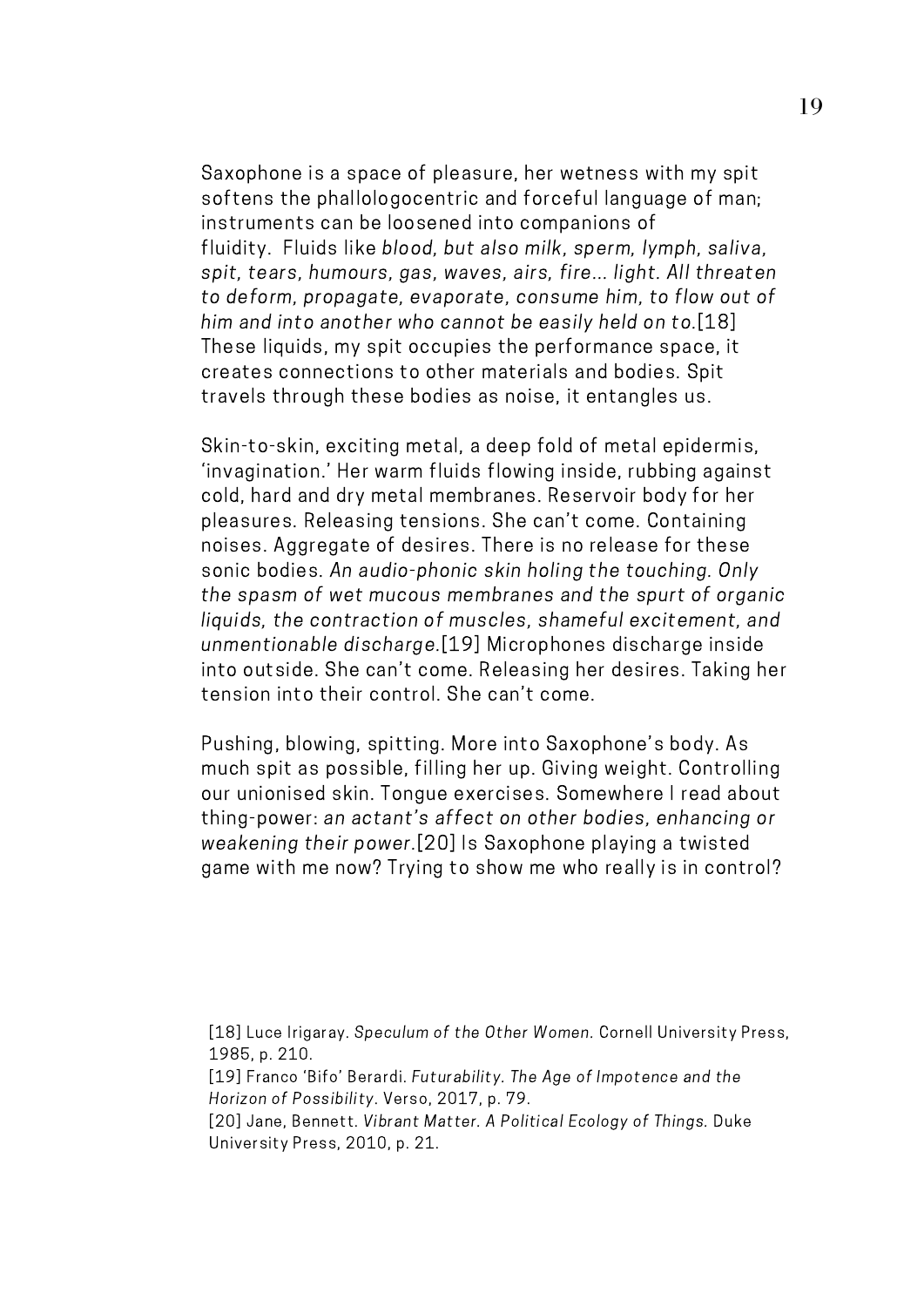Warm metal covered in fleshy skin. Human sputum flowing inside. Controlling her release. Keeping her tensions. Power over her. Human desires. Inside space hidden. Enclosed by hard, manufactured metal. Inside a container for human desire. Keeping her fluids. Rhythmically pushing them through tube. Sophisticated musicking of audio- phonic metal skin.

Our boundaries, our skins become provisional and fundamentally insecure. We are one sonic body exchanging fluids, materials with each other. Our extended sonic skin occupies space, what space means, in short, is very largely a function of the perceived powers of the body to occupy and extend itself through its environment.[21] Our intra-active interferences work on us, melt our skins. Spit becomes glue.

Minuscule microphones, the size of a fingernail, find cavities to explore the inside, making audible what is oral. One of these microphones gets blu-tacked onto the mouthpiece, close to the wet lips and tongues. If I push the mouthpiece very far in, deep down into my mouth, pushing it against the inside of one cheek then my tongue will touch the microphone. It will be enclosed by a wet wall, what is usually not audible it turns it into a whole range of organic vocal sounds. The liquidity of the saliva, the hissings, and tiny shudders of the breath, the licking of the tongue and teeth, and popping of the lips. The other microphone is moved around a lot, but tends to sit at the bottom part of Saxophone, inside or outside. It makes audible the residues of the spit that has found its way to the bottom. It amplifies the key sounds. Turns Saxophone into a drum. Blu-tacked onto the outside of the bottom keys it will make audible the minimal sounds of two spiky massage balls rubbing over Saxophone's keys. All these sounds promise the odour, textures, and warmth of another body.

[21] Steven Connor. Dumbstruck: A Cultural History of Ventriloquism. Oxford University Press, 2000, p. 12.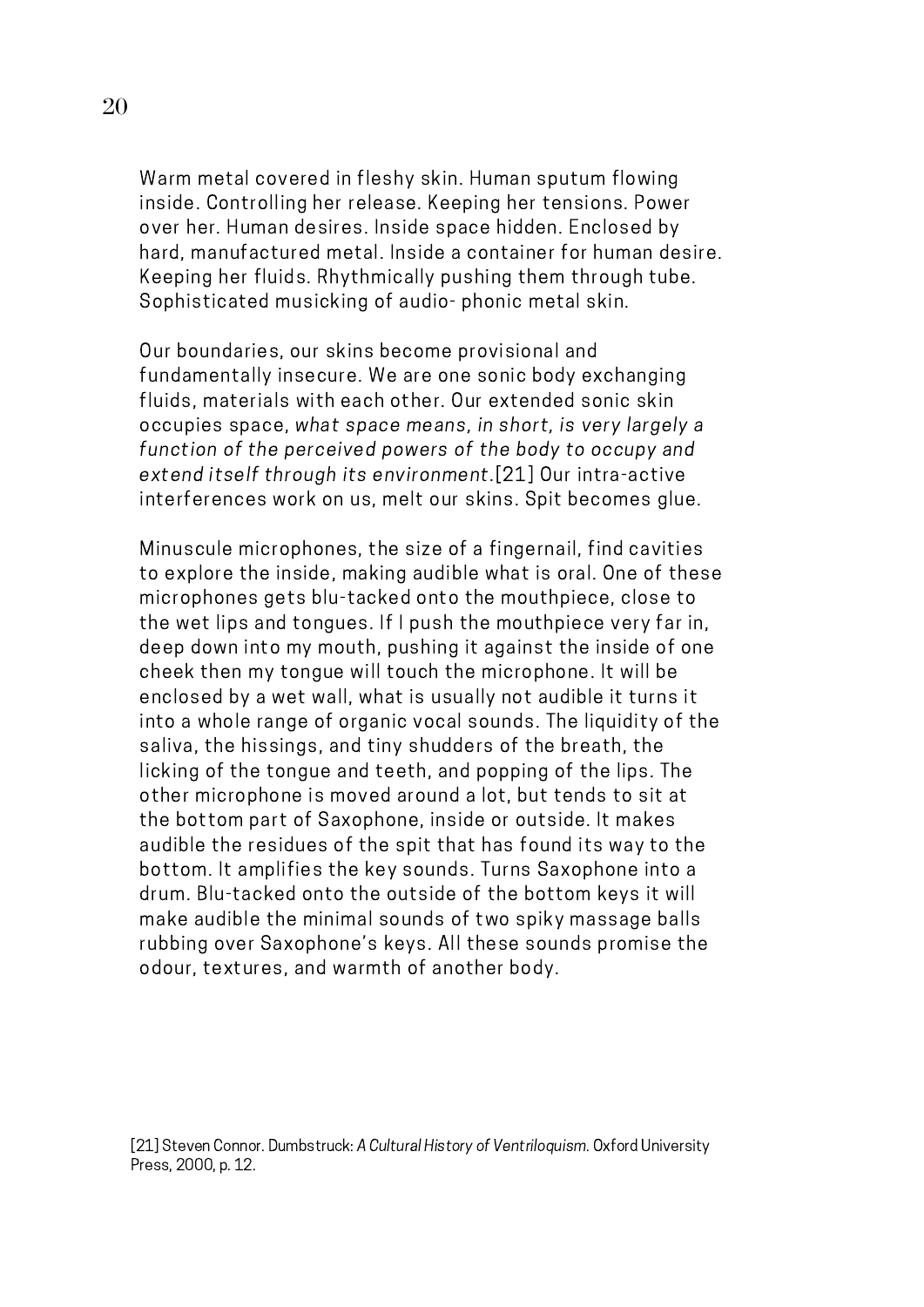Inside space hidden. Enclosed by hard, manufactured metal. The hidden turning outside. A sonic voice for humans. Long wiry, minuscule transducer turning sounds into signals. Moving inside into speaker. Transducer thing moving inside, slowly moving to the bell. Dragged out. Inside is hidden again. Keys amplified. Kneading of spiky, colourful massage balls over keys. Rubber touching metal. Touching rubber. Massaging old, rusty keys. Melting metal into soft tissue. Inside, spit tickles in kneading, one repeatedly folds the outer skin of the substance inwards, until it is as it were crammed with surface tension, full of its outside.[22]Massaging Saxophone with massage balls. Closed microphones, amplifying the rubbery, dense material massaging over her metal body. Amplified by minuscule microphones. We are touched by our sounds. Kneading saxophone techniques from male to female, mixing, queering them. Her body gives surface for my massage.

#### References

Bachelard, Gaston. Earth And Reveries Of Will. An Essay On the Imagination of Matter. The Dallas Institute Publications, (1947) 2002.

Bennett, Jane. Vibrant Matter. A political ecology of things. Duke University Press, 2010.

Berardi, Franco 'Bifo'. Futurability. The Age of Impotence and the Horizon of Possibility. Verso, 2017.

Carson, Anne. "Putting Her in Her Place: Woman, Dirt and Desire". In: Before Sexuality: The Construction of Erotic Experience in the Ancient Greek World. Ed. by David M. Halperin, John J. Winkler, and Froma I. Zeitlin. Princeton University Press, 1990.

21

[22] Connor, 2002.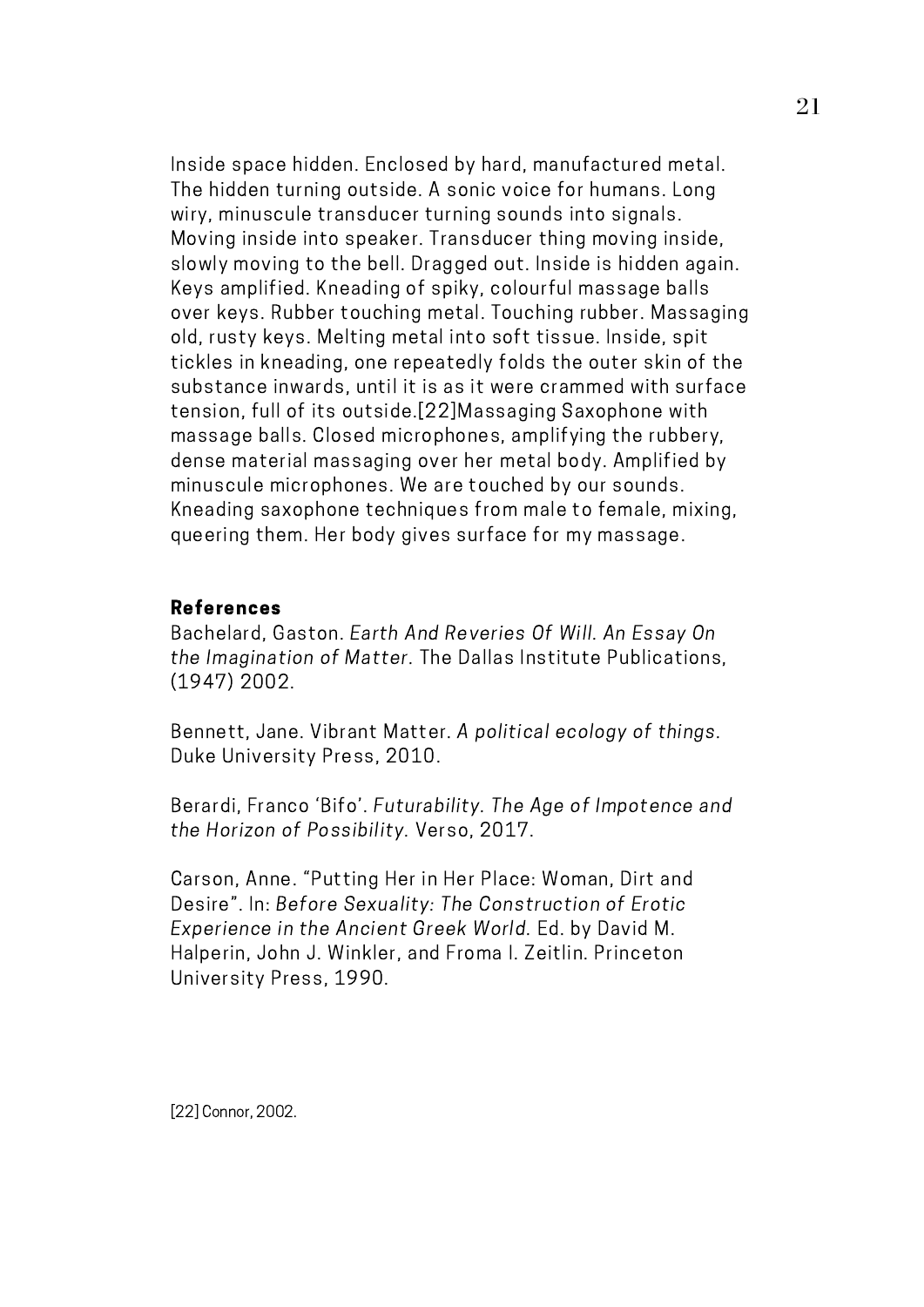Connor, Steven. Dumbstruck: A Cultural History of Ventriloquism. Oxford University Press, 2000.

Topologies: Michel Serres and the Shapes of Thought. http://stevenconnor. com/topologies/. (Last accessed 10-06- 2018). 2002.

Dyer, Richard. "The White Man's Muscle". In: Visual Culture and Gender. Critical Concepts in Media and Cultural Studies. Volume III. Routledge, 2014, pp. 78–104

- White. Routledge, 1997.

Hegarty, Paul. Noise Music: A History. Bloomsbury, 2007.

Irigaray, Luce. Speculum of the Other Women. Cornell University Press, 1985.

Lorde, Audre. Sister Outsider. Crossing Press, 1984.

MacCormack, Patricia. "Mucosal Coseying". In: Cosey Complex. Ed. by Maria Fusco and Richard Birkett. Koenig Books, 2012, pp. 123–128

Marx, Karl. "Fragment on Machines". In: Accelerate. The Accelerationist Reader. Ed. by Robin Mackay and Armen Avanessian. Urbanomic, 2014.

Migone, Christof. "Spit". In: Women Performance: A Journal of Feminist Theory 11.1 (2008), pp. 17–19.

Segal, Naomi. Consensuality. Didier Anzieu, Gender and the Sense of Touch. Rodopi, 2009.

Serres, Michel. The Five Senses. A Philosophy of Mingled Bodies. Bloomsbury, (1985) 2016.